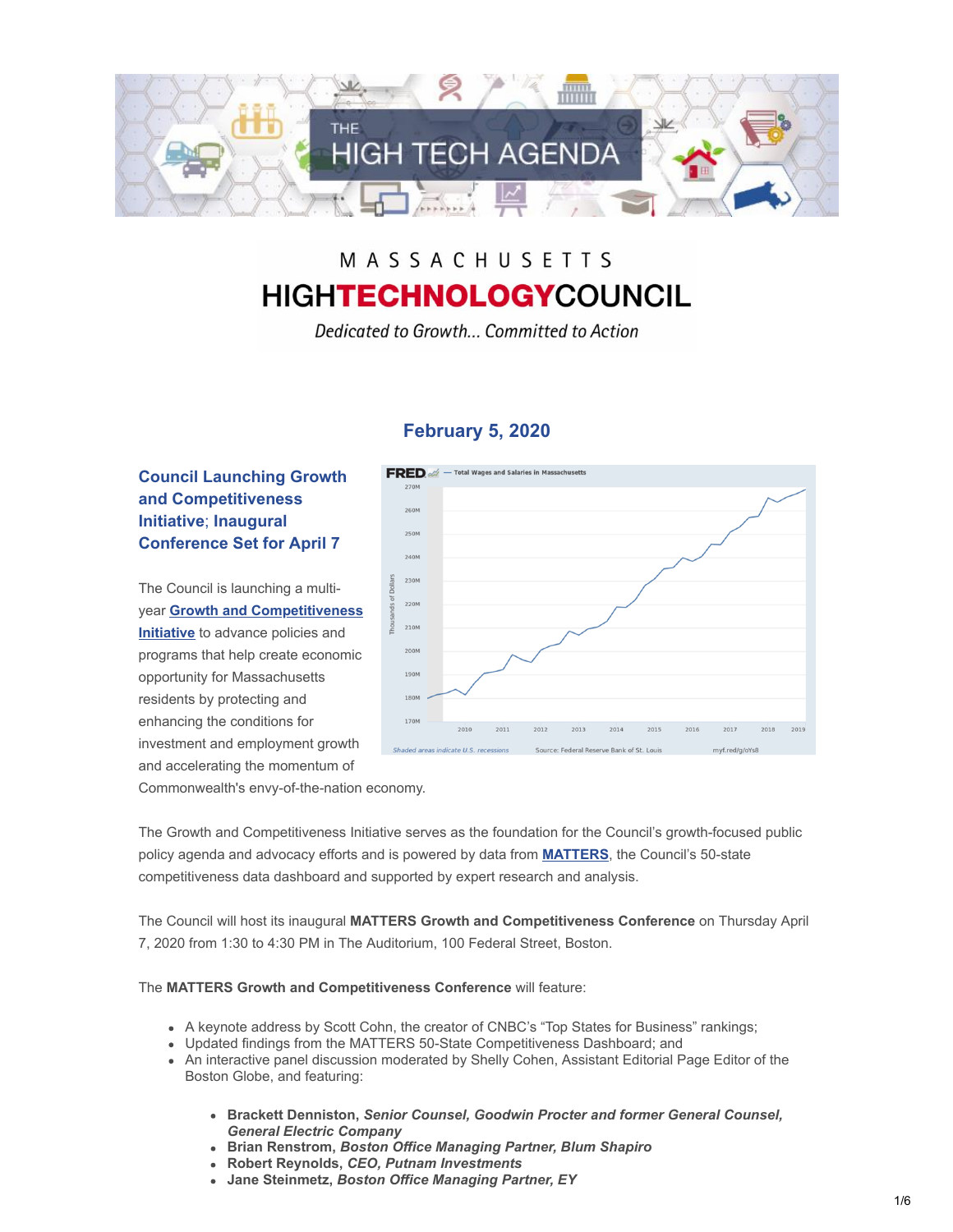Watch your inbox for conference registration information. Contact **[Bernie Prusaczyk](mailto:bernie@mhtc.org)** for sponsorship opportunities and **[Mark Gallagher](mailto:mark@mhtc.org)** to learn more about how you can participate in the Council's Growth and Competitiveness Initiative to help make Massachusetts the world's most attractive place in which to live and work, and in which to create, operate, and grow high technology businesses.



## **Council Advocacy Drives Member Priorities as FY21 State Budget Process Begins**

The Commonwealth's annual budget provides an important window into state policymakers' priorities and is a key driver of policies that impact Massachusetts' ability to extend a 10-year-plus period of economic expansion and is a leading indicator of the state's prospects for long-term fiscal stability.

Governor Baker began the FY21 budget-crafting

process on January 2 with the filing of **[House Bill 2,](https://budget.digital.mass.gov/govbudget/fy21/)** his spending recommendation and the State Senate and House of Representatives will consider and modify the Governor's proposal over the next 6 months, with a final state budget due by July 1, 2020.

With important exceptions outlined below, the Governor's budget proposal largely reflects the Council's position that a decade of historic growth in state tax revenues, driven by a thriving private economy and high employment levels, provides Massachusetts state government the revenue it needs to make innovative and impactful investments in transportation, education and social programs. Massachusetts policymakers are well-equipped to continue to make these investments in our future while increasing reserve funds in preparation for potential economic downturns without any immediate need to impose new taxes, tolls or fees on Massachusetts residents and employers.

FY21 revenues are expected to grow by 2.8%, providing the Governor and legislators with more than \$800 million in additional funds to invest in transportation, education and other shared priorities, *without increasing or adding taxes or fees*. This organic revenue growth, coupled with approximately \$311 million in one-time revenues and new revenues from additional taxes and fees in the Governor's plan, would boost state spending by \$985 million to \$44.6 billion.

The proposal includes a \$310 million contribution to the budget Stabilization Fund raising the projected yearend balance of the fund to \$4.3 billion. The fund balance, which has tripled in size since 2015, reflects prudent decisions by current and recent legislatures and is directly linked to forward-looking fiscal guardrails and revenue limitations adopted by policymakers nearly a decade ago and reinforces the importance and value of such controls.

Other budget highlights include:

**Transportation**: The Governor's proposal would increase operational funding for the Mass. Department of Transportation by 17% and provide nearly \$1.4 billion in support for the MBTA in FY21, a \$135 million increase.

The Council recognizes the importance of providing additional targeted resources to fund important MBTA and other transportation initiatives and improvements, but only if such additional resources are coupled with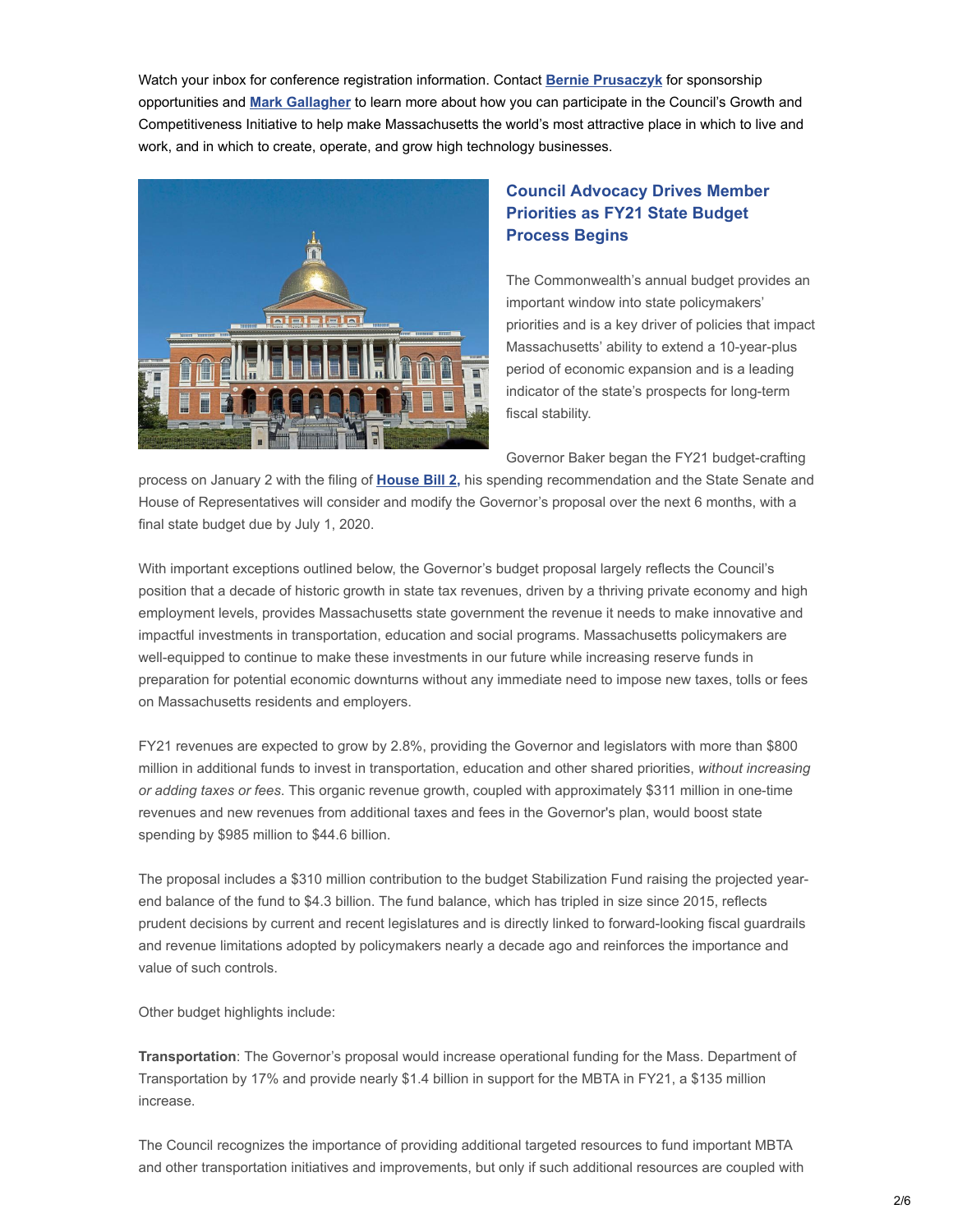critically important and long-overdue statutory improvements. Specifically, we are supporting the Governor's proposals to provide transportation agencies with the project delivery and procurement tools they need to succeed currently pending before the legislature.

It is also critically important to distinguish between the potential need for additional resources for transportation and the necessity of generating additional revenues with new or increased taxes, tolls and fees. Because the private economy is powering substantial annual increases in state tax revenue collections, the Council does not support the Governor's proposal to partially fund MBTA budget increases by imposing more than \$100 million in new fees on ride sharing services. This source of revenue is not justifiable in the context of exceptionally strong organic tax revenue growth. Further, by singling out one small component of overall traffic volume (4.5% per a 2019 Mass. DOT report), policymakers risk being distracted from more impactful solutions that can benefit the system as a whole.

Providing additional funding for transportation initiatives, including \$135 million in new funds to the MBTA, could be accomplished using abundant existing state tax revenues which will be 60% higher in FY20 than they were just a decade ago. As recently as November of 2019, state lawmakers were finalizing decisions on how to use a \$1 billion plus state budget surplus for FY19 which ended in July, but just \$32 million was allocated to the MBTA. (State lawmakers had a similar budget surplus to invest in FY18.)

**Education**: The proposed budget begins the implementation of the funding components of the Student Opportunity Act, a Council-supported \$1.5 billion dollar, seven-year increase in state aid to cities and towns for K-12 public education which was enacted by lawmakers and approved by the Governor in November 2019.

State funding for education would increase by \$355 million to ~\$5.5 billion overall, building significantly on Massachusetts' consistently high level of funding for public schools. The most recently reported 50-state data in **[MATTERS](http://matters.mhtc.org/explore?metrics=1027&userMetrics=&states=51,1,2,3,4,5,6,7,8,9,10,11,12,13,14,15,16,17,18,19,20,21,22,23,24,25,26,27,28,29,30,31,32,33,34,35,36,37,38,39,40,41,42,43,44,45,46,47,48,49,50&visualization=3&specificMetric=1027&year=2016)** shows Massachusetts taxpayers already support the 7<sup>th</sup> highest level of per-pupil spending in the country, an average of more than \$15,000 per student annually.

Additional investments in education can be supported by sustaining Massachusetts' thriving private economy, [without the need for new taxes, a viewpoint echoed by Senate President Karen Spilka who](http://www.mhtc.org/wp-content/uploads/2019/09/SHNS-9.26.19-Board-Material-1.pdf) **previously commented** that the Student Opportunity Act increases will be affordable "if our economy keeps growing the way it's growing."

**Publicly Funded Health Care**: Spending on MassHealth, the state's Medicaid program, would increase by just 0.6%, a significant accomplishment in reining in the growth of state's single largest expenditure which had been expanding at double digit rates as recently as 2012 to 2014. Nonetheless, the size of the programwhich would spend \$16.8 billion, or 38% of the overall state budget in FY21-continues to pose a budgetary and long-term fiscal risk that policymakers must eventually address. Even with federal reimbursements, the state's own costs for the program would total \$6.7 billion, absorbing more than 20% of all the tax revenue raised by the Commonwealth from every source.

**Modernizing Revenue Collection**: The Governor's proposal includes **[Council-supported](http://www.mhtc.org/wp-content/uploads/2020/01/Governor-Baker-MHTC-ASTR-Support-Letter-12.9.19-1.30.20.pdf)** provisions that would help ensure that retail sales and meals taxes already being imposed on and collected from individuals and businesses are in fact paid over to the Commonwealth by merchants. Recent studies and data confirm that Massachusetts and other states are suffering from significant and recurring revenue leakage. A 2019 study by Massachusetts-based Performance Economics found the Commonwealth could capture as much as \$700 million each year in such taxes that are collected but never make their way into state coffers due to business failures or intentional diversions by merchants.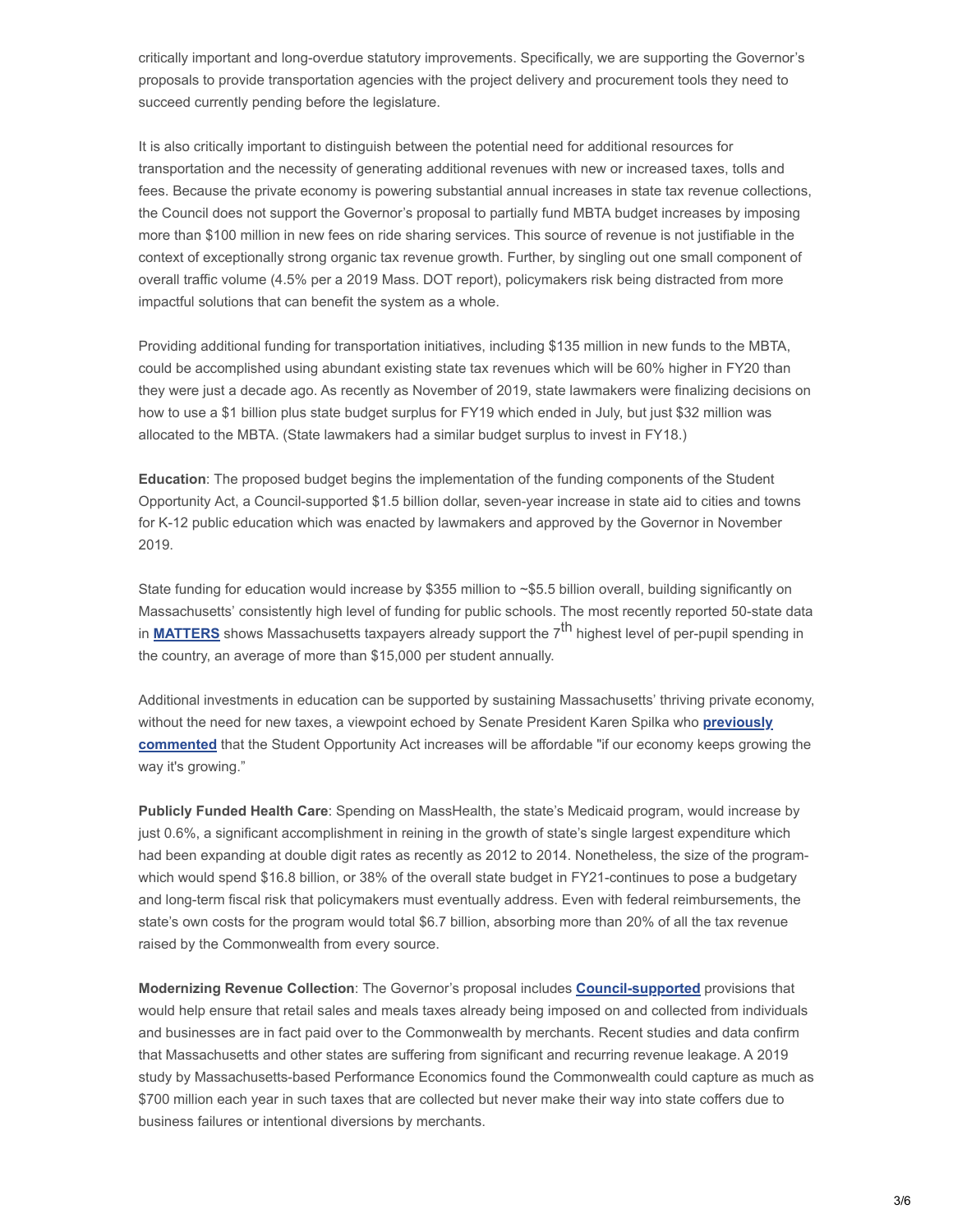Eliminating leakage and opportunities for fraud are hallmarks of a taxation system that operates with integrity and fairness. This fix should be an urgent policy priority, as echoed in this January 28 **[Boston Globe oped](http://www.mhtc.org/wp-content/uploads/2020/01/Boston-Globe-Article-1.29.20.pdf)** calling on pro-revenue legislators to start by "collecting what is due to the state in a timely fashion".

**Get Involved:** Council members are encouraged to reach out to **[Mark Gallagher](mailto:mark@mhtc.org)** to discuss economic policy priorities for 2020 and beyond and learn how you can get involved.

## **Women in Leadership Initiative: 2020 Roundtables and Women in the Workplace Study Underway**

MHTC's first Women in Leadership (WIL) Roundtable of 2020, sponsored by PTC, took place January 29, hosted by Council partner The MITRE Corporation. Over 50 leaders from the technology community joined the discussion on "Creating an inclusive and supportive workplace where women – and everyone – thrive".



Knowledge partner **[McKinsey & Company](http://mckinsey%20%26%20company/)** led the discussion, with Megan Greenfield framing challenges and opportunities with historical data, while Sherry Heffner led an interactive and dynamic sharing of how leaders and organizations can untangle what drives inclusive workplaces.

Attendees participated in group exercises to share best practices from their organizations and identified individual take-aways, a MHTC WIL Roundtable output that participants consistently highlight as a highly valued benefit of attendance. Roundtable attendees actioned at least one individual takeaway that was a new learning. For example, one leader shared he felt driven to ensure he and his team proactively coach workforce behaviors around meetings and other communication points that promote inclusivity.

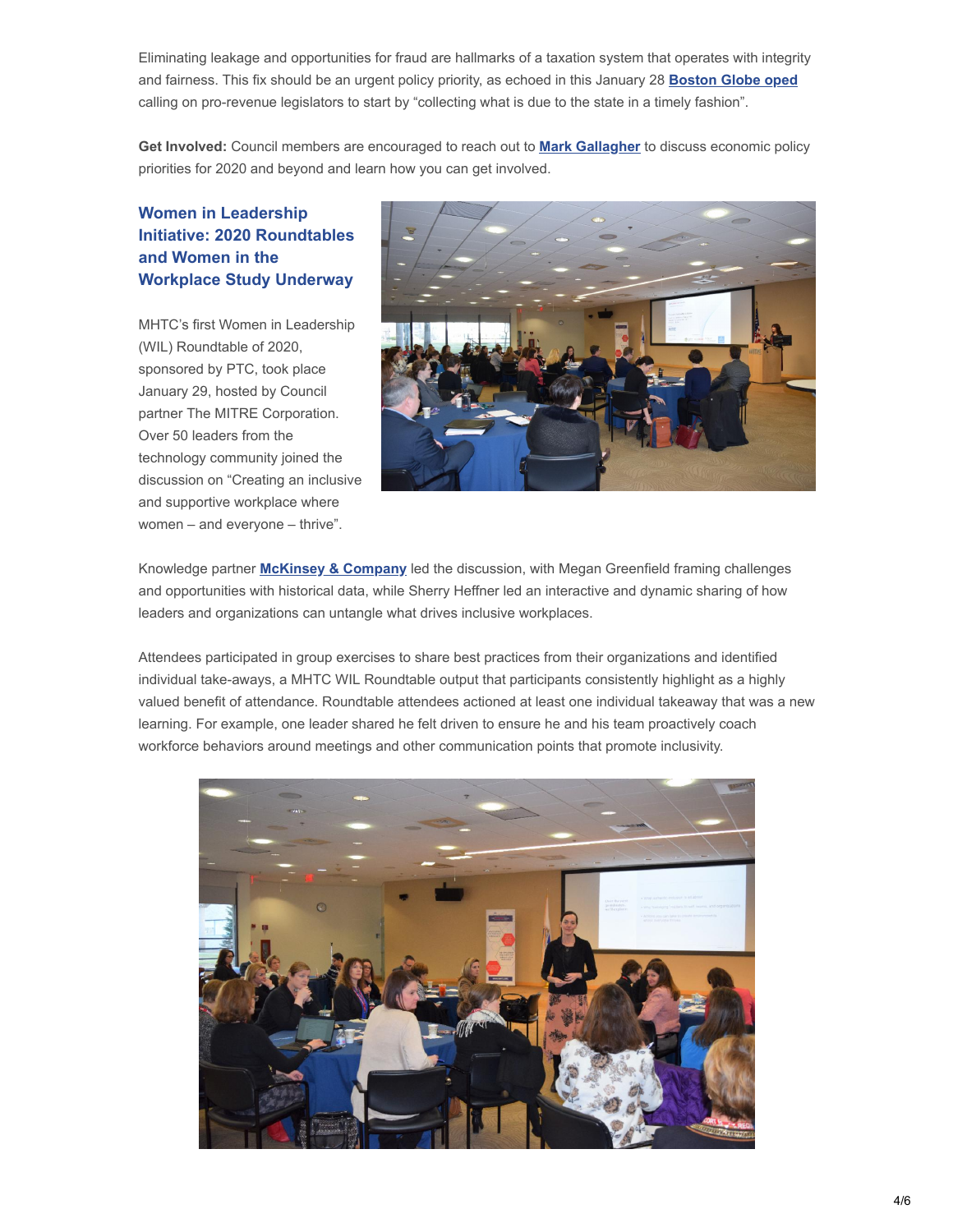We look forward to seeing you at the next WIL Roundtable on March 26 at Putnam Investments in Boston. Watch your inbox for details and registration information.

Council members will soon have the opportunity to participate in the **[2020 Women in the Workplace Study](https://womenintheworkplace.com/)**, a joint effort between McKinsey and **[LeanIn.Org](https://leanin.org/)**. Since 2015, nearly 600 organizations have participated in the study and more than a quarter million people have been surveyed on their workplace experiences, making this the largest and most comprehensive study of the state of women in the workplace in America.

For no charge, participating organizations will receive invaluable insights and information including baseline data for their talent pipeline and benchmarking assessments of their HR practices and policies.

In the coming weeks, Council members will receive their individual invitation to participate in the continued development of this important data set and learn more about opportunities to glean insights from its analysis. Visit **[womenintheworkplace.com](https://womenintheworkplace.com/)** for more information on how to participate in the report and contact **[Bernie Prusaczyk](mailto:bernie@mhtc.org)** to learn more about how you can participate in the Council's Women in Leadership Initiative.

### **Council Sponsorship Opportunities Available**

Check out our summary of **[Council sponsorship opportunities](http://www.mhtc.org/wp-content/uploads/2020/02/sponsor-plan-2020-1.15.20-draft.pdf)** and contact **[Bernie Prusaczyk](mailto:bernie@mhtc.org)** to learn more about how your organization can partner with the Council on our 2020 events and initiatives including the Growth and Competitiveness Conference, 2020 Annual Meeting and our Women in Leadership Initiative.

#### **Upcoming Council Events**

Visit the **[Event Page](http://www.mhtc.org/events/)** on the Council's website to learn more about these upcoming events:

- Women in Leadership Roundtable: March 26
- MATTERS Growth & Competitiveness Conference: April 7
- 2020 Annual Meeting: June 8
- Women in Leadership Conference: November TBD

#### **Discounts for Council Members at XPONENTIAL**

The Association for Unmanned Vehicle Systems International (AUVSI) is offering Council members discounted registration for AUVSI's flagship event, **[XPONENTIAL](http://www.xponential.org/)**, the largest trade show for drones and robotics worldwide, which is coming to Boston from May 4 to 7, 2020. Use promo code "MHTCXPO20" for discounts.

#### **OUR MISSION**

The Massachusetts High Technology Council is an organization of CEOs and senior executives representing technology companies, professional services firms, and academic and research institutions dedicated to creating and sustaining conditions that support investment and job growth in Massachusetts. Our members are growth-oriented, knowledge-intensive employers and institutions that develop, deliver and depend on technology products, services and innovations to advance their organizational objectives.

Our mission is to help make Massachusetts the world's most attractive place in which to live and work, and in which to create, operate, and grow high technology businesses.

For more information **[visit our website](http://www.mhtc.org/)**.